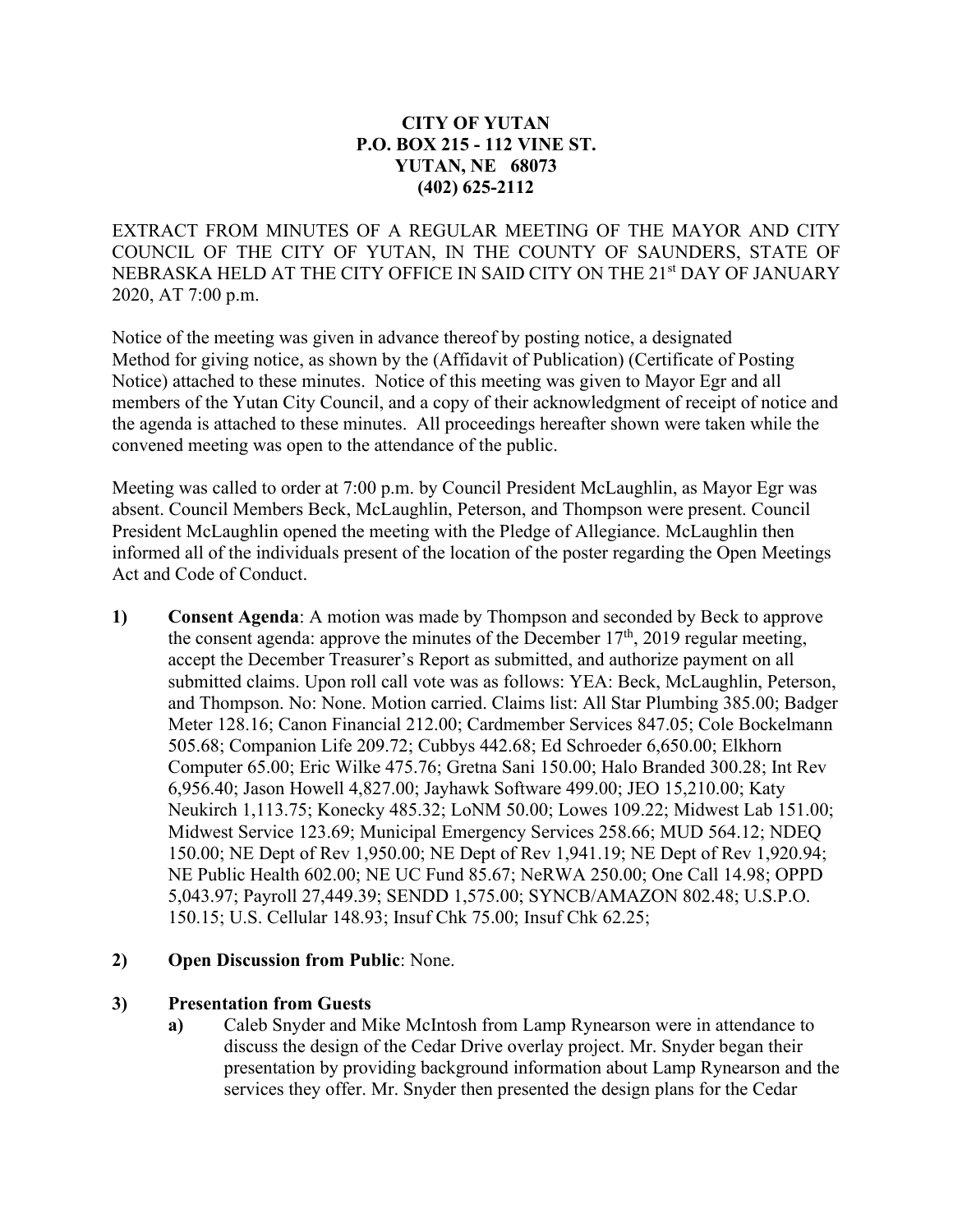Drive asphalt overlay project. He informed the council that these plans are preliminary and that the final plans will be completed by February  $5<sup>th</sup>$ . Mr. Snyder asked whether the final plans would need to be approved by the city council before they put the project out to bid and if that approval would have to wait until the next regular meeting on February 18<sup>th</sup>. Council President McLaughlin suggested that a special meeting could be scheduled in order to keep the project moving on track. Mr. Snyder stated that a cost estimate would be submitted to the council at that meeting for their approval before putting the project out to bid. He described the process and timeline for the project. Mr. Snyder also discussed the street's topography and informed the council that the water pooling issue likely wouldn't be corrected by the proposed design for the project; though, he did note that he believed the issue would be minimized by the proposed work. When council members asked about possible additional measures that could be taken to address the pooling, Mr. Snyder stated that any additional solutions would add to the proposed scope of work and increase the design and contractor costs associated with the project. Council Member Thompson stated that, while the water pooling has been brought up in meetings multiple times, he does not believe that it is a huge issue. Council Member Peterson asked for clarification on whether this water pooling was the cause of the damage to driveway approaches that was discussed by the council months previously. The council discussed whether homeowners could cost share with the City to get their driveway approaches fixed by the contractor while the asphalt overlay was being completed. They also discussed the inclusion of an elongated speed bump on Cedar Drive to address residents' concerns about speeding on that street. They further discussed the benefits and drawbacks of replacing or encouraging residents to replace certain affected driveway approaches. Council Member Thompson asked how many times a street can be overlaid, and Mr. Snyder stated that, if he had been involved from the very beginning, he would not have suggested an overlay for this street. He said that by completing an overlay the City was starting the clock on that street needing a total replacement and estimated it would need to occur within twenty years. They discussed working hours for the contractors, and council wanted a guarantee that street would be accessible every evening. They were told that they could set those parameters for the contractor and could also require one lane to be open at all times for residents and service providers. They discussed notification options for affected residents and whether a town hall meeting would be helpful.

## **4) Ordinances and Public Hearings**

**a)** Council President McLaughlin opened the public hearing to consider the zoning text amendment to add Section 7.18 (Supplemental Regulations: Solar Panels) at 7:39 p.m. Superintendent Wilke asked whether this zoning text amendment had been requested by a resident and was told that an individual on a Transitional Agriculture (TA) lot in the City's ETJ had expressed interest in having solar panels and that currently no provision exists in the zoning ordinance for solar panels, which is typically interpreted to mean that they are not allowed in any circumstance. The city administrator stated that he created regulations that would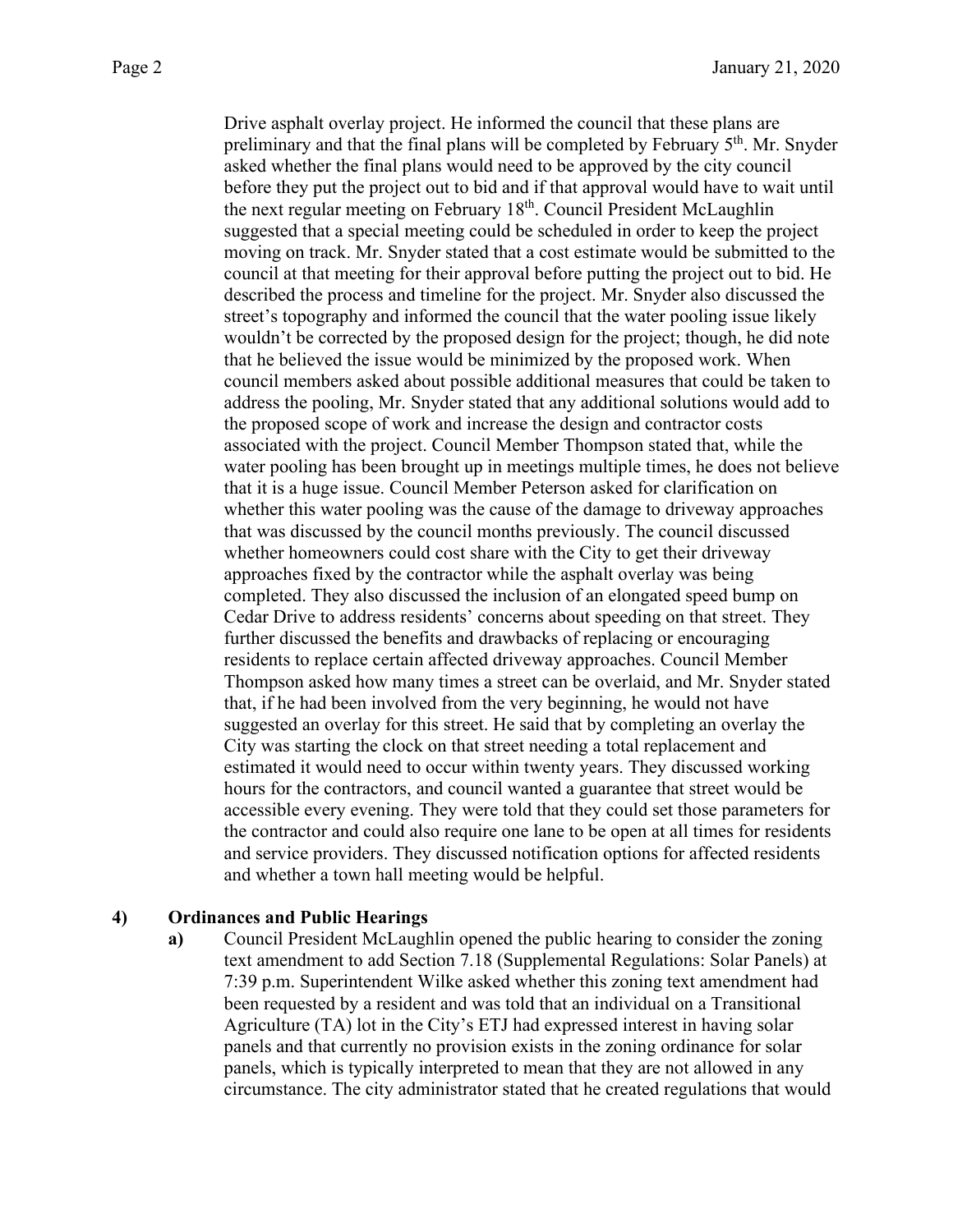allow solar panels but that the regulations were fairly restrictive for residential lots within the corporate limits. The public hearing was closed at 7:41 p.m.

**b)** A motion to waive the three readings and approve Ordinance 756 was made by Peterson and seconded by Thompson. Upon roll call vote was as follows: YEA: Beck, McLaughlin, Peterson, and Thompson. No: None. Motion carried.

# **5) Resolutions**

- **a)** City Administrator Bockelmann explained that no changes were made to the resolution since the last meeting but that staff did additional research as requested. The city administrator mentioned that most of the responses from similarly sized communities were that they assess the actual cost for the engineer and legal review and other expenses incurred for the zoning action. He noted that these communities also mentioned having issues pursuing developers to reimburse them for these costs whereas requiring an upfront fee would avoid that issue. Council Member Thompson stated that he believes the fees are still too high. Council Member Peterson disagreed and stated that these fees are a drop in the bucket compared to the total cost of these types of developments. A motion to approve Resolution 2019-14 was made by Peterson and seconded by Beck. Upon roll call vote was as follows: YEA: Beck, McLaughlin, and Peterson. No: Thompson. Motion carried.
- **b)** A motion to approve Resolution 2020-1 was made by Peterson and seconded by Beck. Upon roll call vote was as follows: YEA: Beck, McLaughlin, Peterson, and Thompson. No: None. Motion carried.

## **6) Other Action Items**

**a)** None

## **7) Discussion Items**

**a)** Utility Superintendent Wilke explained that Well #1 has been inactive since 2013, due to high nitrate levels. It was retested over the winter, and after 48 hours of running the well water to waste, the nitrate levels were around 5.8, which is within acceptable ranges. The utility superintendent informed the council that more testing needs to be completed but that the well could be back in operation around April if the testing goes well. Utility Superintendent Wilke then mentioned that the well's interior piping is in poor condition and could use some rehabilitation, but he emphasized that this well could run for six days or six years with no guarantee that the nitrate levels wouldn't spike and force the well to be taken offline. He explained the process and expense associated with adding another well for water testing, and the council discussed bids received from Sargent Drilling to perform the recommended work. Council President McLaughlin asked the utility superintendent whether it was his recommendation to do the testing and get this well back online in April, and the utility superintendent said that is definitely a viable option. Council Member Thompson expressed his opposition to capping the well, and Utility Superintendent Wilke agreed that doing so would not be in the City's best interest. The city council came to an agreement that spending the \$3,600 to get the well back online but not completing the \$9,000 piping improvements would be the best option, given the uncertain nature of the well's future with the nitrate levels.